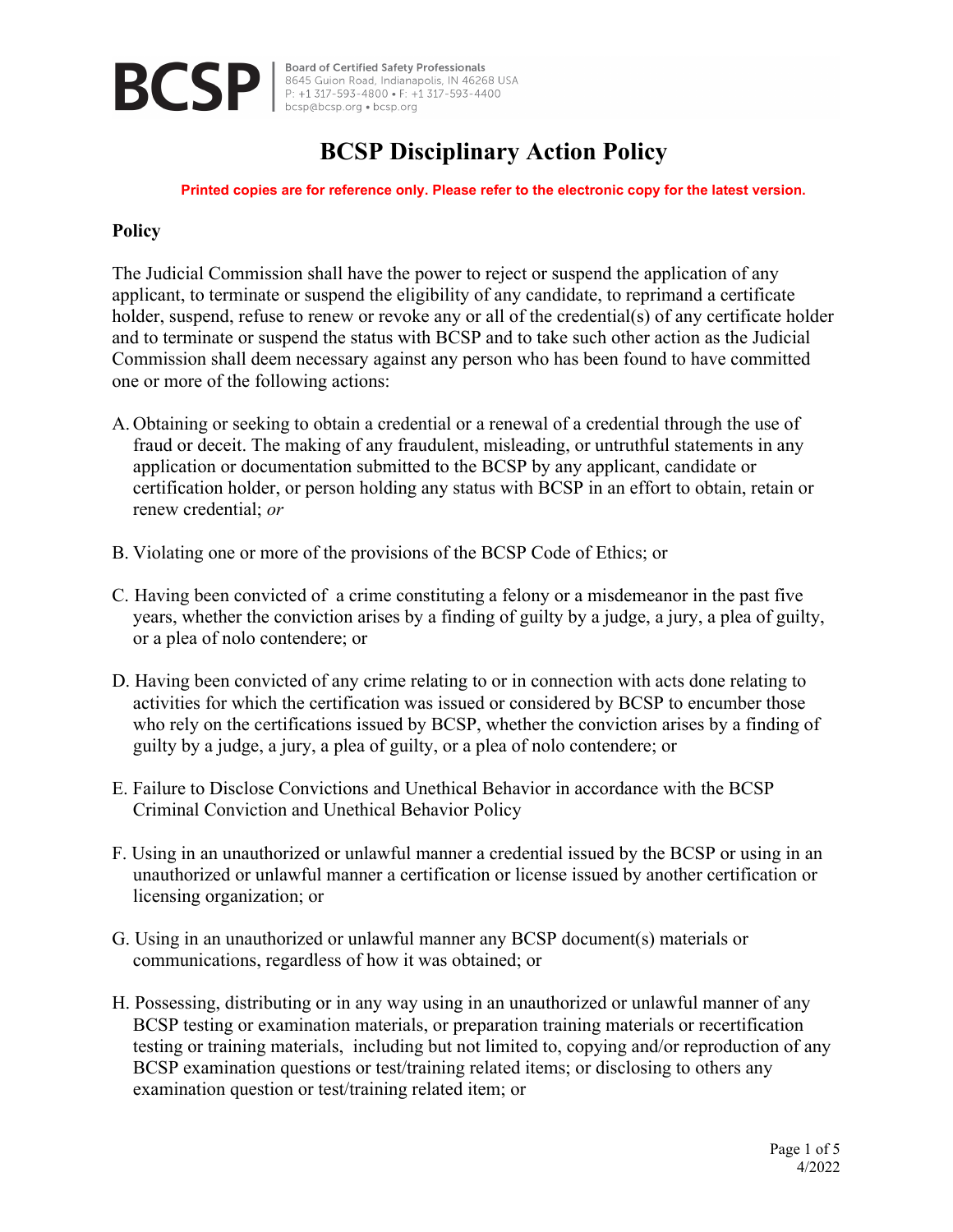- I. Using in an unauthorized or unlawful manner any registered certification mark, logo, or any intellectual property owned by BCSP; or
- J. Acting in a manner found to be unacceptable behavior or aggressive behavior as defined in BCSP Unacceptable Behavior toward BCSP Employees Policy toward a BCSP employee or volunteer by an applicant, candidate or certificant; or
- K. Acting in a manner found to be unacceptable behavior or aggressive behavior toward BCSP exam proctors, testing center employees, or third-party consultants/vendors; or
- L. Any other action unbecoming of a status holder as determined by BCSP

## **Procedure**

- A. The Chief Executive Officer of the Board shall be solely responsible for bringing a charge against any person holding status with BCSP based on the grounds enumerated in this policy. A charge shall be in writing and shall not be acted upon until filed with the President of BCSP. Any person may present to the Chief Executive Officer information relating to any person holding a credential issued by BCSP or having other status' with BCSP who may be found to have committed one or more of the acts enumerated in this policy.
- B. All charges shall be reviewed by a quorum of the Executive Committee within sixty (60) days of receipt of the charges by the President. The Board, its employees, agents and representatives shall not reveal the identity of any person who gives information to the BCSP that a status holder may have committed one or more of the acts enumerated in this policy, unless the person giving that information authorizes BCSP in writing to reveal his or her identity or unless revelation of that person's identity is required pursuant to a valid court order or valid subpoena. The Executive Committee shall review the charge or charges as presented by the Chief Executive Officer to determine if the charge or charges state grounds specified in the policy and states sufficient facts to call for a hearing on the charge or charges before a quorum of the Judicial Commission. The Executive Committee may request additional information from the Chief Executive Officer, however the investigation of the charge and prosecution of any charge against a status holder shall be the sole responsibility of the Chief Executive Officer. A charge which (1) does not allege a violation under this policy and/or is not supported by sufficient evidence to establish a preliminary finding that probable cause exists relating to one or more grounds enumerated in the policy; (2) is more appropriately the subject of a different forum or court proceeding; (3) is found to be untrue upon review by the Executive Committee; (4) would create a conflict of interest if reviewed by BCSP; or (5) proceeding with the disciplinary process would interfere substantially with any State or Federal government investigation or prosecution shall, at the discretion of the Executive Committee, be stayed or dismissed.
- C. A charge, unless dismissed or stayed by the Executive Committee, shall be scheduled to be heard by a quorum of the Judicial Commission for a final decision not less than 30 days but no greater than 90 days after the Executive Committee concurs with the charge or charges.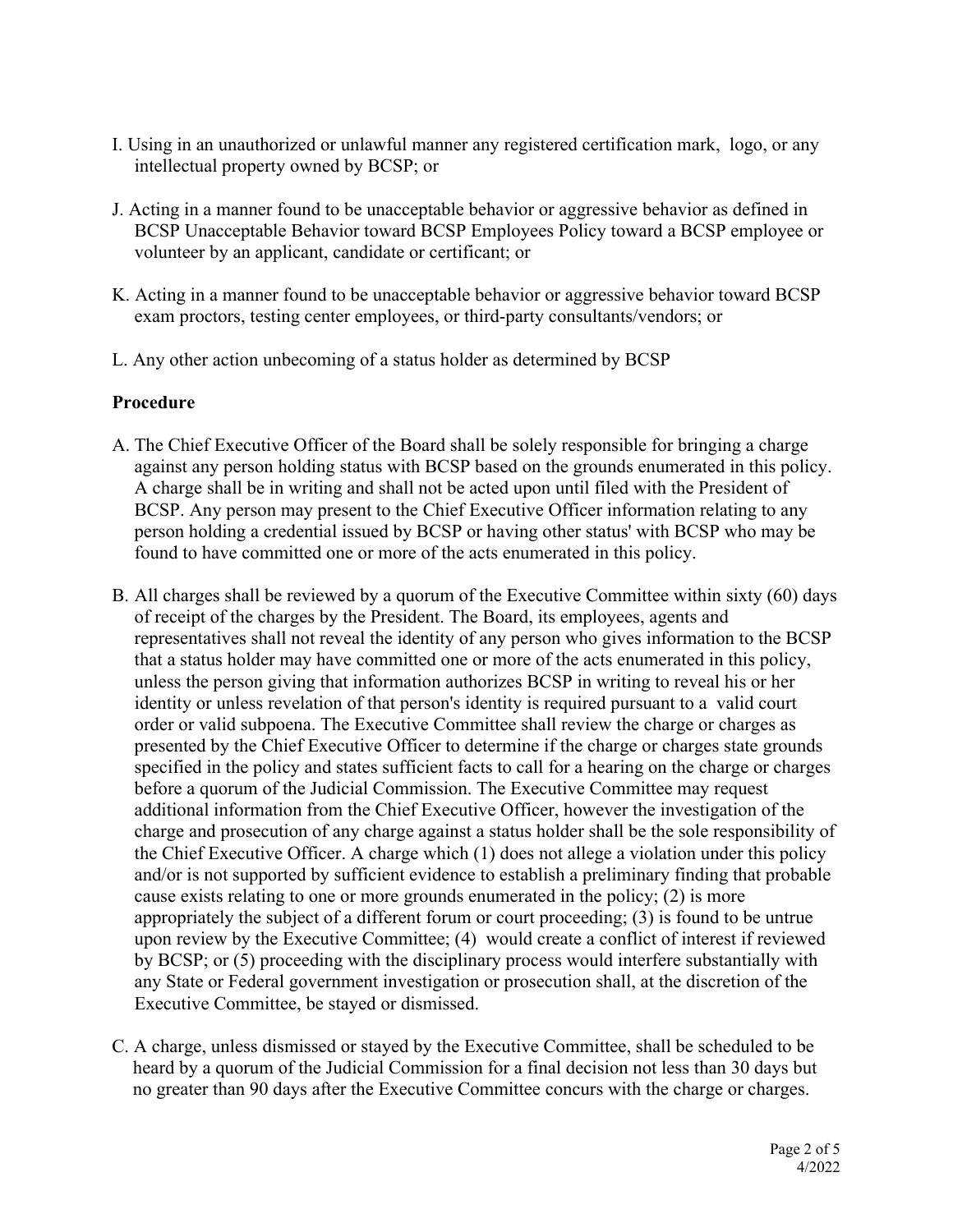D. Any hearing on a charge shall be conducted by conference call. A copy of the charge or charges, together with a notice of the date and time of the hearing shall be served on the charged status holder by email and/or mailed to the last known email address or physical address of the charged status holder at least 30 days prior to the date of the hearing. Service by mail shall be by certified mail, return receipt requested. Physical addresses and emails contained in BCSP's official records are adequate for the purposes of service and for purposes of implementing disciplinary procedures. Notice shall be considered given when mailed, by certified mail-return receipt requested or, if given by email, at the date and the time of email transmission.

Notice provided to the charged status holder's legal counsel or designated representative under this policy shall be considered notice to the charged status holder. The notice of the hearing shall advise the charged status holder that his or her hearing will be held even if the charged status holder or his or her designated agent fails or refuses to participate in the hearing. If the charged status holder fails or refuses to participate in the hearing or any continued hearing, the Judicial Commission may proceed to hear and determine the validity of the charges and take all appropriate action in accordance with the provisions of this policy.

Continuances of hearings before the Judicial Commission may be requested only in writing at least 7 days before the scheduled hearing and only for a good cause shown. The CEO of BCSP, in consultation with BCSP legal counsel, will, in the CEO's sole discretion, determine if the party asking for a continuance has shown good cause. Failure to request a continuance within the time frame established herein will result in the hearing being held on the scheduled hearing date. In the event a continuance is requested and granted, the status holder will be informed of the new hearing date by email or mail at least 5 days before the continued hearing. Reasonable efforts will be made to hold a continued hearing no more than 30 days from the date of the original hearing date. In no event shall an additional 30-day notice be required to schedule a continued hearing date.

- E. During the hearing, the charged status holder shall have the right to request a copy of the record made of the proceedings, such copies of which may be obtained by the charged status holder at his or her own expense. The charged status holder shall have the right to call, examine, and cross-examine witnesses, which participate during the hearing. Any witnesses participating on behalf of the charged status holder shall participate at the sole expense of the charged status holder. The charged status holder shall have the right to introduce evidence in his or her own defense if that evidence is determined by the Judicial Commission to be relevant and material regardless of its admissibility in a court of law. During the hearing, the rules of evidence and procedure that apply to state and federal courts shall not apply. The charged status holder shall have the right to submit a written statement prior to any hearing for the Judicial Commission to review and consider.
- F. The charged status holder may be represented by his or her designated representative.
- G. The charged status holder shall have the right to receive the written decision of the Judicial Commission within 30 days of the conclusion of the hearing.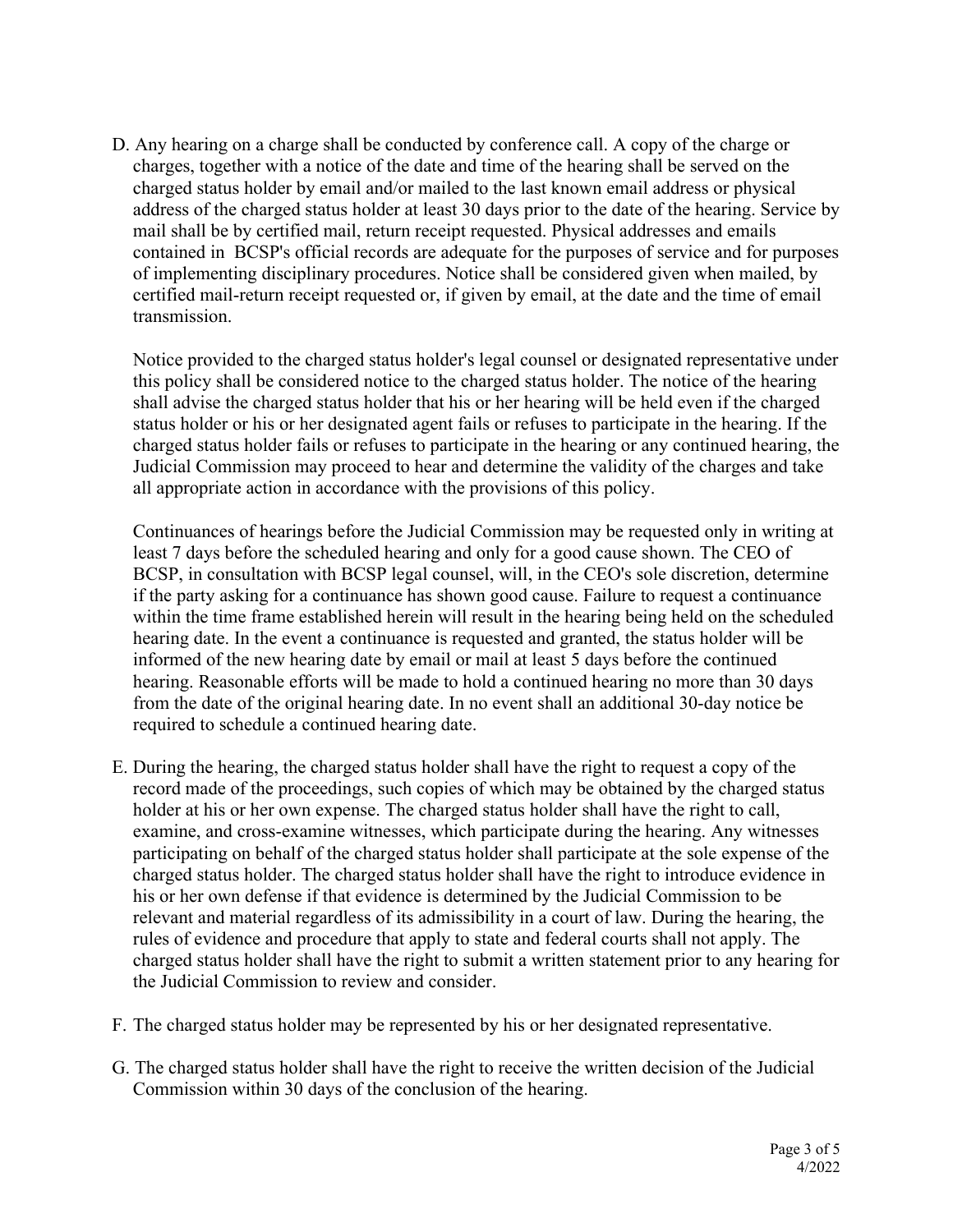- H. The Judicial Commission, consisting of no fewer than three members, will hear the charges. The Chief Executive Officer is considered an ex-officio member of the Judicial Commission without a vote. At the request of the Judicial Commission, the Chief Executive Officer may participate in the proceedings to the extent the Judicial Commission determines is necessary or helpful to the Judicial Commission in deciding the outcome of any hearing or proceeding. Such participation may include, but shall not be limited to providing testimony, clarifying the charges brought, suggesting lines of inquiry of the charged status holder and providing other information as may be requested by the Judicial Commission. The decision of the Judicial Commission shall be final. If, after the hearing, a majority of a quorum of the Judicial Commission votes in favor of sustaining the charges, the Judicial Commission will render a decision regarding the action to be taken concerning the charged status holder. Such actions may include but are not limited to one or more of the following actions:
	- 1. Suspend any or all of the credential(s) of the charged status holder;
	- 2. Refuse to renew any or all of the credential(s) of the charged status holder;
	- 3. Revoke the credential(s) of the charged status holder;
	- 4. Suspend or terminate any or all of the credential(s) process of the charged status holder; such suspension or termination may include the suspension of the ability of a charged status holder to apply for and obtain any BCSP credentials;
	- 5. Issue a written reprimand to the charged status holder;
	- 6. In the event it is determined the status holder has used in an unauthorized or unlawful manner a credential issued by the BCSP or used in an unauthorized or unlawful manner any registered certification mark, logo, or any intellectual property owned by BCSP, the Judicial Commission may have the status holder's name to be published on a special area of the BCSP Website listing individuals penalized for such activity and listing the period for which any penalty provided herein is imposed or
	- 7. Such other further action as the Judicial Commission deems appropriate.

If the credential(s) or certification process of the charged status holder is suspended or refused a period of renewal, such suspension or termination shall be for a period no longer than 10 years. During such time, the charged status holder will not be permitted to use the credential in any form or medium during the suspension period. Once the suspension period has ended, the charged status holder may reinstate the credential by paying all applicable renewal fees and a reinstatement fee. The charged status holder will also be required to complete and submit documentation demonstrating compliance for any recertification cycle(s) occurring during the suspension period before the credential is reinstated.

If the credential(s) of the charged status holder is revoked, such revocation shall be permanent subject to the provisions of Paragraph I below. A person whose credential(s) has been revoked may not apply for any other BCSP credentials.

I. The Judicial Commission, upon petition of the charged status holder may, for reasons it deems sufficient, terminate any period of suspension, period of nonrenewal or period of revocation. However, in any case of action, such action shall be for a minimum of two years